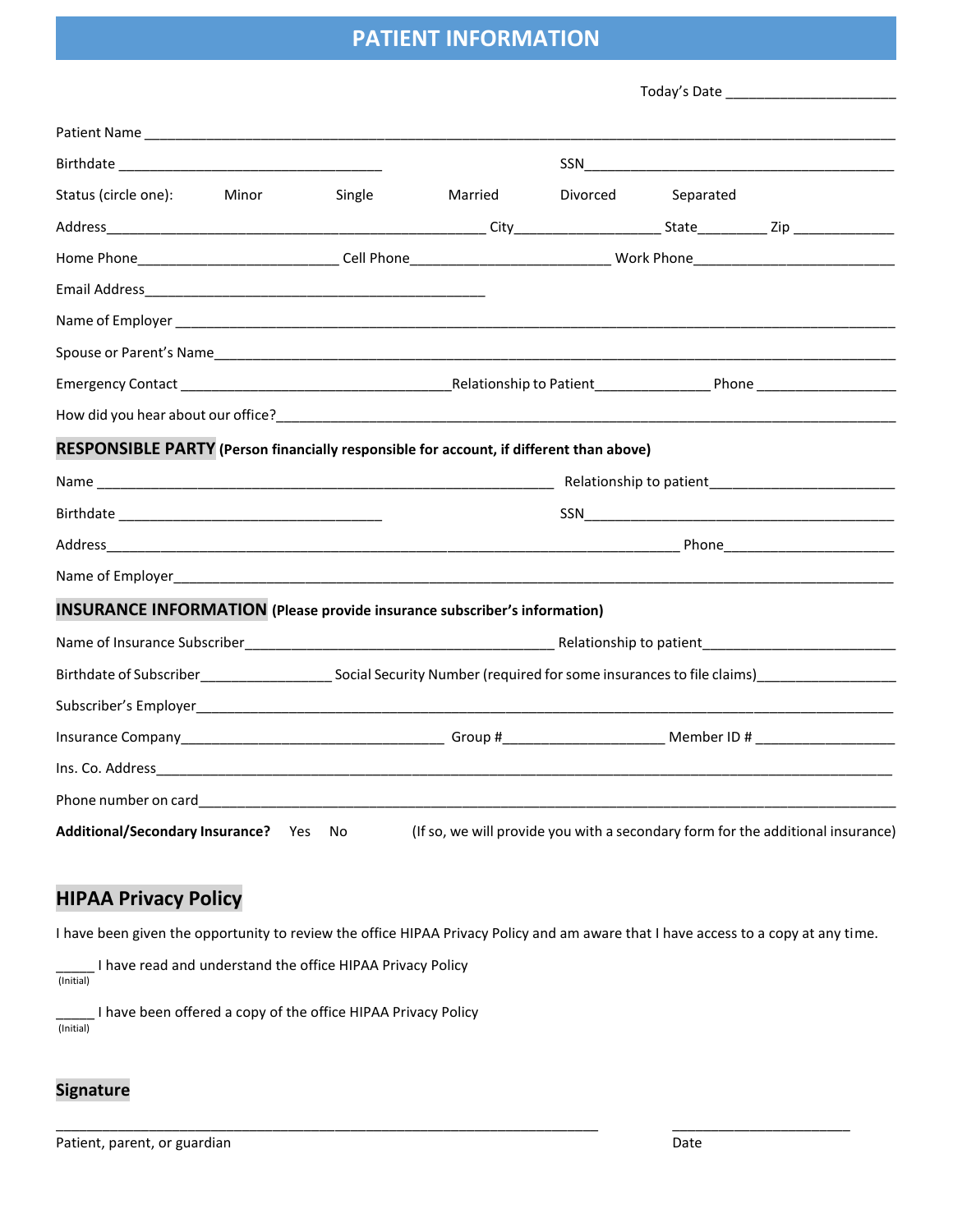## **PATIENT HEALTH HISTORY**

#### **DENTAL HISTORY**

| Check $(\checkmark)$ if you have any of the following:                                                                                                                                                                                                                                                                                                                                                                             |                                                                                                                                                                                                                                                                                                                                                                                        |                                      |                                                                                                                                                                                                                                                                                                                                                                                                                                                                                                                                                                                      |                                                                                                                                                                                            |                                                                                                              |  |  |
|------------------------------------------------------------------------------------------------------------------------------------------------------------------------------------------------------------------------------------------------------------------------------------------------------------------------------------------------------------------------------------------------------------------------------------|----------------------------------------------------------------------------------------------------------------------------------------------------------------------------------------------------------------------------------------------------------------------------------------------------------------------------------------------------------------------------------------|--------------------------------------|--------------------------------------------------------------------------------------------------------------------------------------------------------------------------------------------------------------------------------------------------------------------------------------------------------------------------------------------------------------------------------------------------------------------------------------------------------------------------------------------------------------------------------------------------------------------------------------|--------------------------------------------------------------------------------------------------------------------------------------------------------------------------------------------|--------------------------------------------------------------------------------------------------------------|--|--|
| Dry mouth<br>$\Box$<br><b>Bleeding gums</b><br>$\Box$<br>Previous periodontal treatment<br>$\Box$<br>Past Difficult extractions<br>$\Box$                                                                                                                                                                                                                                                                                          |                                                                                                                                                                                                                                                                                                                                                                                        | $\Box$<br>$\Box$<br>$\Box$<br>$\Box$ | Sores or growths in your mouth<br>Canker sores or cold sores<br>Head, neck or jaw injury<br>Clicking or popping jaw                                                                                                                                                                                                                                                                                                                                                                                                                                                                  | $\Box$<br><b>Migraines</b><br>$\Box$<br>Grinding<br>Jaw Joint (TMJ) pain<br>$\Box$                                                                                                         |                                                                                                              |  |  |
|                                                                                                                                                                                                                                                                                                                                                                                                                                    |                                                                                                                                                                                                                                                                                                                                                                                        |                                      | <b>MEDICAL HISTORY</b>                                                                                                                                                                                                                                                                                                                                                                                                                                                                                                                                                               |                                                                                                                                                                                            |                                                                                                              |  |  |
|                                                                                                                                                                                                                                                                                                                                                                                                                                    |                                                                                                                                                                                                                                                                                                                                                                                        |                                      |                                                                                                                                                                                                                                                                                                                                                                                                                                                                                                                                                                                      |                                                                                                                                                                                            |                                                                                                              |  |  |
|                                                                                                                                                                                                                                                                                                                                                                                                                                    |                                                                                                                                                                                                                                                                                                                                                                                        |                                      |                                                                                                                                                                                                                                                                                                                                                                                                                                                                                                                                                                                      |                                                                                                                                                                                            |                                                                                                              |  |  |
|                                                                                                                                                                                                                                                                                                                                                                                                                                    |                                                                                                                                                                                                                                                                                                                                                                                        |                                      |                                                                                                                                                                                                                                                                                                                                                                                                                                                                                                                                                                                      |                                                                                                                                                                                            |                                                                                                              |  |  |
|                                                                                                                                                                                                                                                                                                                                                                                                                                    |                                                                                                                                                                                                                                                                                                                                                                                        |                                      | (Women) Check (v') if you are: Pregnant? _____ Due Date _________________ Nursing? ______ Taking birth control pills? _____                                                                                                                                                                                                                                                                                                                                                                                                                                                          |                                                                                                                                                                                            |                                                                                                              |  |  |
| Check $(\checkmark)$ if you have or have had any of the following:                                                                                                                                                                                                                                                                                                                                                                 |                                                                                                                                                                                                                                                                                                                                                                                        |                                      |                                                                                                                                                                                                                                                                                                                                                                                                                                                                                                                                                                                      |                                                                                                                                                                                            |                                                                                                              |  |  |
| □ Acid Reflux/GERD<br>□ Alzheimer's/Dementia<br>$\square$ Anemia<br>□ Angina (Chest pain)<br>□ Arthritis, Rheumatism<br>□ Artificial Heart Valve<br>□ Artificial Joints<br>$\square$ Asthma<br>□ Back Problems<br>□ Bipolar Disorder<br>□ Blood Disease<br>□ Blood Thinners<br>□ Cancer ___________________<br>□ Chemotherapy<br>□ Circulatory Problems<br>D Depression<br>$\Box$ Diabetes Type ___________<br>□ Epilepsy/seizures | $\square$ Fainting<br>□ Glaucoma<br>□ Heart Attack ______________<br>□ Heart Murmur<br>□ Heart Problems<br>□ Heart Surgery ____________<br>$\Box$ Hemophilia<br>□ High Blood pressure<br>□ High Cholesterol<br>□ HIV or AIDS<br>□ Impaired Hearing<br>□ Impaired Vision<br>□ IV Bisphosphonate use<br>□ Kidney Disease<br>□ Liver Disease<br>□ Low Blood Pressure<br>□ Mental Disorder |                                      | □ Mitral Valve Prolapse<br>□ Osteoporosis or osteopenia<br>$\square$ Pacemaker<br>□ Radiation Treatment ________<br>□ Respiratory Disease<br>□ Rheumatic Heart Disease<br>$\square$ Sleep Apnea:<br>** Have you ever been given a CPAP<br>device? YES________ NO_______<br>** If you have been given any form of<br>CPAP, do you use it nightly?<br>YES__________ NO________<br>** Are you comfortable with your<br>CPAP and satisfied with its use?<br>$\overline{\phantom{0}}$ NO $\overline{\phantom{0}}$<br>YES<br>$\Box$ Snoring<br>$\square$ STDs<br>$\Box$ Steroid treatments | $\Box$ Stroke<br>□ Tuberculosis (Active)<br>□ Other ____________________<br>Do you:<br>□ Smoke tobacco<br>□ Chew tobacco<br>$\Box$ Vape<br>medicinal)<br>$\Box$ History of substance abuse | □ Thyroid Problems- Hyper or Hypo?<br>$\Box$ Use marijuana (recreational or<br>$\Box$ Use other drugs $\Box$ |  |  |
| <b>MEDICATIONS</b>                                                                                                                                                                                                                                                                                                                                                                                                                 |                                                                                                                                                                                                                                                                                                                                                                                        |                                      | <b>ALLERGIES</b>                                                                                                                                                                                                                                                                                                                                                                                                                                                                                                                                                                     |                                                                                                                                                                                            |                                                                                                              |  |  |
| Medications you are currently taking:                                                                                                                                                                                                                                                                                                                                                                                              |                                                                                                                                                                                                                                                                                                                                                                                        |                                      | □Aspirin/Tylenol/Ibuprofen                                                                                                                                                                                                                                                                                                                                                                                                                                                                                                                                                           | $\Box$ Penicillin                                                                                                                                                                          | □Codeine                                                                                                     |  |  |
|                                                                                                                                                                                                                                                                                                                                                                                                                                    |                                                                                                                                                                                                                                                                                                                                                                                        |                                      | □Local Anesthetic                                                                                                                                                                                                                                                                                                                                                                                                                                                                                                                                                                    | $\square$ Sulfa Drugs                                                                                                                                                                      | $\Box$ Latex                                                                                                 |  |  |
|                                                                                                                                                                                                                                                                                                                                                                                                                                    |                                                                                                                                                                                                                                                                                                                                                                                        |                                      |                                                                                                                                                                                                                                                                                                                                                                                                                                                                                                                                                                                      |                                                                                                                                                                                            |                                                                                                              |  |  |

### **SIGNATURE**

The above information is accurate and complete to the best of my knowledge. I will not hold my dentist or any member of her staff responsible for any errors or omission that I may have made in the completion of this form.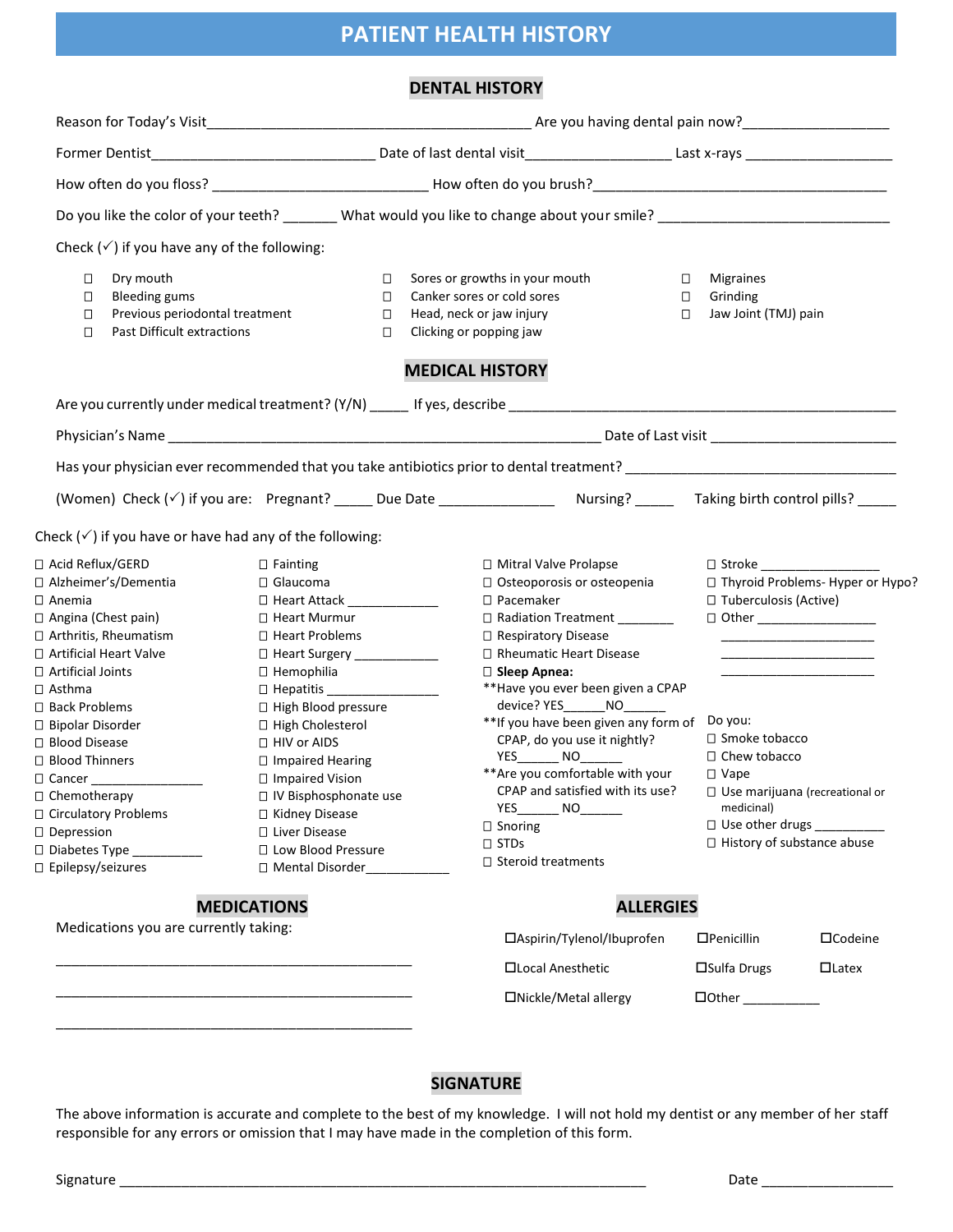

130 N Ash #202 Casper, WY 82601 Ph: (307) 337-4770 Email: front.office@prachdds.com

## **Consent to Perform Dentistry**

I hereby authorize Dr. Erin M. Prach to perform the following dental treatment, including the use of any necessary or advisable local anesthesia, radiographs (x-rays) or diagnostic aids:

- Consult with examination for future treatment
- Preventative hygiene treatment (prophylaxis) and the application of topical fluoride
- Application of sealants to the grooves of the teeth
- Treatment of diseased or injured teeth with dental restorations (fillings and crowns)
- Replacement of missing teeth with dental prosthesis (ex. Bridges, partials, dentures)
- Removal (extraction) of one or more teeth
- Treatment of diseased or injured oral tissue (hard and/or soft)

I understand that there are risks involved in this treatment and acknowledge that these risks will be explained to me. I will have an opportunity to ask questions regarding the treatment and the associated risks.

I understand that the success of the dental treatment to be provided will require that I as the patient or the parent/guardian of a child, follow post care instructions of the dentist. I agree that the success of the treatment requires that all postoperative and post-care instructions be followed and that office visits scheduled by my dentist and her auxiliaries must be maintained.

I recognize that during the course of treatment unforeseen circumstances may necessitate additional or different procedures from those discussed. I will then be informed of any additional procedures or changes that are deemed necessary for desirable oral health and wellbeing, in the professional judgment of the dentist.

There are possible risks and complications associated with the administration of local anesthesia, sedation, and drugs. The most common of these are swelling, bleeding, pain, nausea, vomiting, bruising, tingling, and numbness of lips, gums, face, and tongue, allergic reaction, hematoma (swelling or bleeding at/or near injection site), fainting, lip or cheek biting resulting in ulceration and infection of mucosa. I also understand that there are rare potential risks such as unfavorable reactions to medications causing respiratory depression and/or cardiovascular collapse. (Slow and shallow breathing decreasing oxygen in the body, or a sudden loss of effective blood flow due to heart or vessel factors) and lack of oxygen to the brain that can result in coma or death. I understand and have been informed of the above risks and complications.

I agree to the use of local anesthesia and the use of nitrous oxide/oxygen analgesia depending on the judgment of the doctor and as explained to me. Nitrous oxide/oxygen may occasionally produce nausea and vomiting. I understand and have been informed of the above risks and complications.

I hereby state that I have read and understand this consent, and that all questions about the procedure will be answered in a satisfactory manner; and I understand that I have the right to be provided an answer to the questions which may arise during and after the course of my treatment.

| Patient's Name:                           |  |
|-------------------------------------------|--|
| Name of Parent or Guardian (minors only): |  |
|                                           |  |
| Date:                                     |  |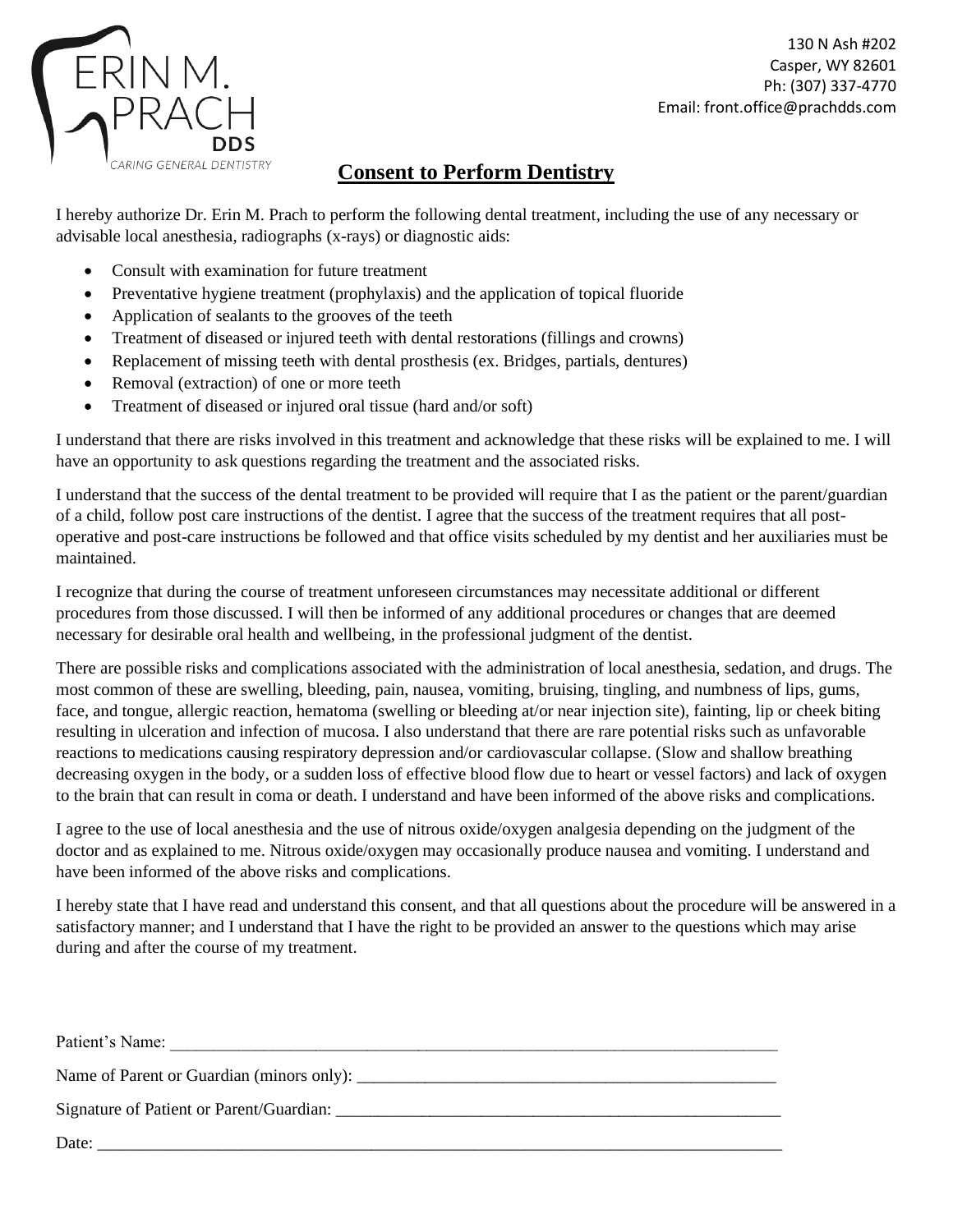

# **Patient Financial Responsibility**

#### Patient name(s):

Payment options:

- 1. Cash
- 2. Check and Money Orders
- 3. All major Credit Cards
- 4. Care Credit

*Initial next to each statement*, showing you have read and understand our office policy:

\_\_\_\_\_\_ **We will bill your insurance company as a courtesy, but the entire bill is the patient's responsibility.** Our insurance estimates are based on information your insurance provider has given us, and they are **not a guarantee** that your services will be covered. It is up to the patient to resolve any conflicts with their insurance carrier. If the patient is a minor, the custodial parent is legally liable for any bills incurred in this office.

**Payment is due at the time of service**. If we are billing insurance for you, we still ask that you *pay your estimated patient portion when services are rendered*. We will then send you a statement if there are any amounts outstanding after receiving payment from your insurance carrier.

\_\_\_\_\_\_ **We will accept payment of half** the amount of estimated patient portion for dentures, partials, crowns, and bridges on the start date of the procedure. We will collect the second half upon placement or delivery.

\_\_\_\_\_\_ **Finance charges** will be applied to any outstanding balance at months end at the rate of 1.80% per month until balance is paid.

\_\_\_\_\_\_ **A returned check fee** of \$30 will be added to your balance if your check is returned to us. You are responsible for your balance and the returned check fee.

I understand that I am responsible for all debts incurred and I agree to pay for all services and products rendered to me, immediately upon demand. I agree that in the event this agreement is assigned to an agency for collection, I promise to pay an additional collection fee of 35% of the unpaid balance due, and I additionally promise to pay reasonable attorney fees and court costs.

\_\_\_\_\_\_\_\_\_\_\_\_\_\_\_\_\_\_\_\_\_\_\_\_\_\_\_\_\_\_\_\_\_\_\_ \_\_\_\_\_\_\_\_\_\_\_\_\_

Signature of Responsible Party Date